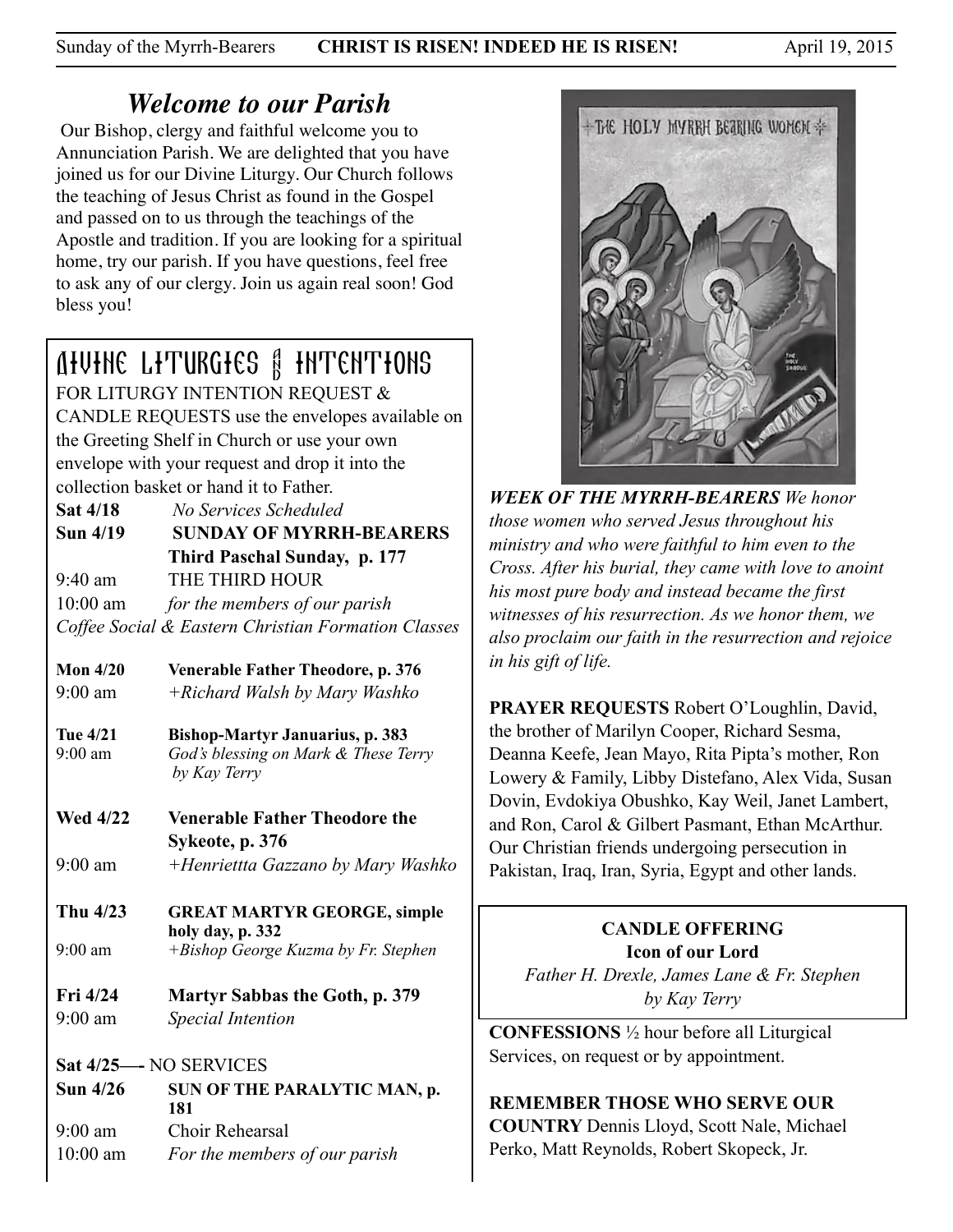**THANK YOU** for your talents in making our Church a wonderful Holy House for the successful Ukrainian Luncheon last week and the dedicated workers, for the Lord and for gentlemen who repaired the Parish Hall doors and the gentlemen who replaced the leaking water wasting commode in the rectory. Also thank you to the gentleman who decorated the sanctuary for Palm Sunday, Good Friday and Pascha.

## **Parish Calendar & Upcoming Events** *Cinco de Mayo Luncheon*

Sunday, May 3, 2015 Immediately following the Liturgy Sponsored by John and Linda Crans

## *LUNCHEON MENU*

Salad Chips and Salsa Chicken Enchiladas Refried Beans and Rice Rolls and Butter Ice Cream Coffee / Soft Drinks / Wine

*Take-outs Available Door Prize and Raffle Prizes* 

Adults: \$12.00 Children (4-12): \$6.00 *See Rita Pipta for Tickets and Information*

**ASCENSION OF OUR LORD-**Holyday of Obligation May 13 Wed—Vesper/Liturgy…………7:30 pm May 14 Thu—Feast day Liturgy……….9:00 am

#### **5TH ALL SOULS SATURDAY**

May 23 Sat—Liturgy & Panachida……9:00 am

**MEMORIAL DAY—PENTECOST MONDAY** May 25 Mon—Liturgy w/ Procession..9:00 am

**NINTH ANNUAL ROMAN & EASTERN CATHOLIC AND ORTHODOX CHRISTIAN ECUMENICAL SERVICE** of

prayer for Christian Unity celebrating Pentecost. Our choir will be singing. See Bob Pipta for info May 29 Fri at Christ Cathedral Arboretum,

Garden Grove, CA ……………….7:00 pm

## **ORPHAN CHRISTMAS AND EASTER**

**FLOWERS** need a home. They are available near the entrance to the church.

#### **TITHING AND ATTENDANCE REPORT April 12—Thomas Sunday**

Attendance: Sun: 10:00 am 105 Souls Daily Liturgy 9:00 am 6 souls Adult Tithes : \$3,235.00 Youth Tithes: \$14.11 Easter Offerings: \$125.00 Bishop's Appeal: \$870.00 Candles: \$4.00 Gift Shop: \$75.00 Rent: \$2,300.00 Recycle: \$15.00 Ukrainian Luncheon: \$1,510.00 Thank you for your support and love for our Parish.

## **MYRRH-BEARERS RETREAT—MARK YOUR CALENDARS NOW! EPARCHIAL EVENT**

 "Women, be heralds of the Good News!" is the call to all women of this parish to participate in this year's Myrrh-bearers Retreat at the Franciscan Renewal Center in Scottsdale, AZ from Friday, June 26th to Sunday, June 28th.

 The theme is Myrrh-bearers--Women of Faith with a focus on Heart to Heart Evangelization! The retreat is for girls 7-11 years, teen girls from 12-17 and for women 18+ years.

 Costs range from \$75 to \$175 per person based on Track and room accommodations Registration forms are available on the table at the entrance to the church. *Contact: Sister Jean Marie 602-861-9778 or e-mail--jean.sister@cox.net*

## **PARISH BULLETIN PARISH INFORMATION**

please e-mail Fr. Stephen at [sgwashko@icloud.com](mailto:sgwashko@icloud.com) with your bulletin announcement by Wednesday.

## **READER / CHOIR REHEARSAL SCHEDULE**

4/19/2015 THE THIRD HOUR 9:40 am Reader—Jon Weil Acts 6: 1-7 4/26/2015 REHEARSAL 9:00 - 9:45 am Reader—Ron Pasmant Acts 9: 32-42

## **COFFEE SOCIAL HOST FOR APRIL**

Liz & Becky Hallahan—Thank you!